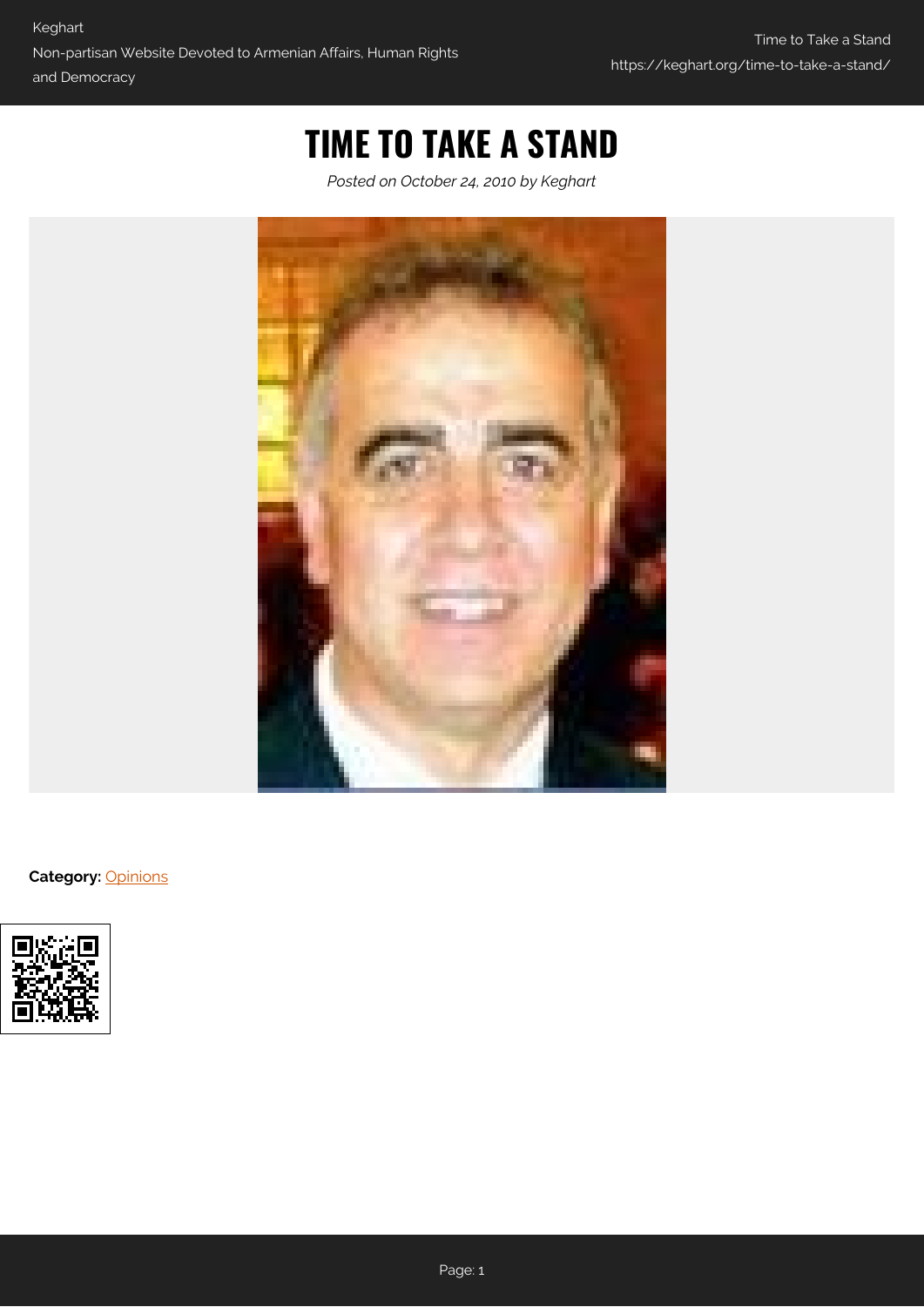#### $\mathbf{x}$ By Harut Sassounian, Publisher, The California Courier, 28 October 2010

### **Who to Vote for and Who to Vote Against?**

The November 2 congressional elections are expected to have a tidal wave effect on America's political landscape. Campaign ads and political commentaries have flooded the airwaves and everyone is anxiously following the polls to see if their favorite candidate or party is going to prevail or get tossed out.

#### $\pmb{\times}$ By Harut Sassounian, Publisher, The California Courier, 28 October 2010

## **Who to Vote for and Who to Vote Against?**

The November 2 congressional elections are expected to have a tidal wave effect on America's political landscape. Campaign ads and political commentaries have flooded the airwaves and everyone is anxiously following the polls to see if their favorite candidate or party is going to prevail or get tossed out.

In two short years, Pres. Obama's popularity has plummeted precipitously. Disappointed by his administration's disastrous performance, the American public has turned on Democratic incumbents, many of whom fear losing their congressional seats.

Even though several key races are too close to call, political pundits expect that Republicans will take over the House of Representatives, and possibly the Senate. If these predictions come true, there will probably be total gridlock in Washington until the next presidential and congressional elections in 2012. Until then, all new initiatives undertaken by the Obama administration will be stalled in Congress, making it almost impossible to pass any bills on important national issues.

In such a confusing situation, how would Armenian-American vote? Those who are staunch Democrats or Republicans have an easy choice to make. They would vote for their party's candidates, regardless of their position on issues.

However, those who care about Armenian issues have a somewhat more difficult task. They could take the position that since Democrats have not delivered their promises on the Genocide resolution, they would punish them by voting instead for Republican candidates. The problem is that traditionally most Republican members of Congress have been less supportive of the Armenian Genocide issue than Democrats. Thus, voting for all Republican candidates, while perhaps emotionally satisfying, will not benefit the Armenian Cause. On the contrary, Armenians would be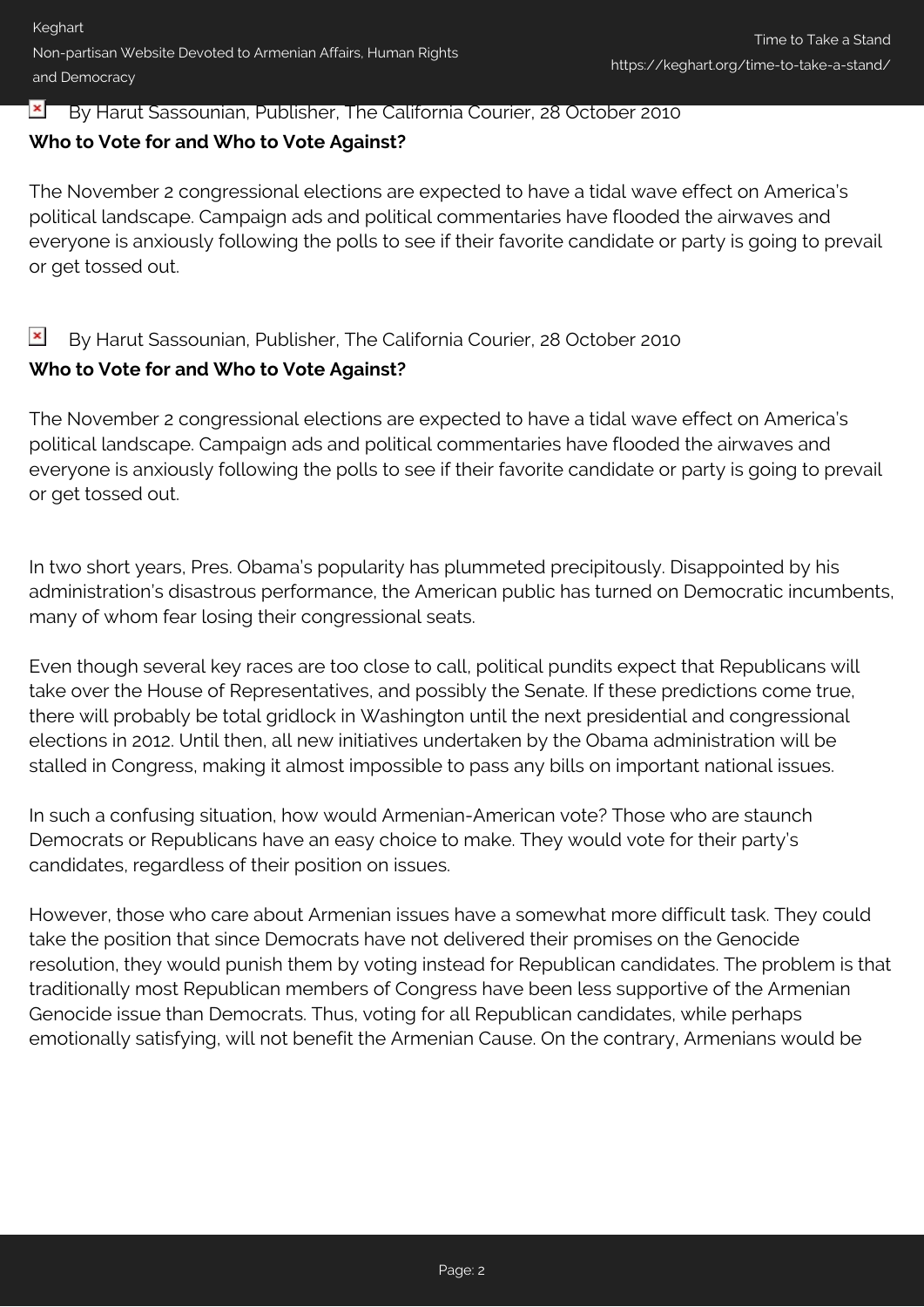of whom are Democrats.

Another option is to sit out the elections completely, since neither Democrats nor Republicans delivered on Armenian issues when they were in power. This is not a good option, however, as it would squander decades of political investment the Armenian community has made in American civic life.

The option I recommend for the consideration of Armenian-American voters is none of the above. Do not vote blindly for your party's candidates, and do not sit out the election.

The optimum choice is to vote for candidates of any party who have demonstrated a proven track record of active support on Armenian issues. Those who are reluctant to vote on the basis of a candidate's stand on Armenian issues should remember that most voters make their selection based on their perceived self-interest. Jews, Blacks, Hispanics, Turks and other ethnic groups vote for candidates who support their causes. Those in high-income brackets typically vote for candidates who promise to lower their taxes, while poor people usually support those who favor funding more social services. Why should Armenians be the exception and shy away from supporting candidates who favor their issues? Voters make their electoral choices on the basis of their interests. It is then up to elected officials to balance the conflicting interests of their constituents.

Armenian-Americans can keep their friends in Congress by re-electing the 120 Democratic and 36 Republican House members; and 12 Democratic, 2 Republican, and 1 independent Senators all of whom received top grades from the Armenian National Committee of America. At the same time, Armenian-Americans can reduce the number of their opponents in Congress by supporting candidates who are running against the 18 Democratic and 22 Republican House members who received a failing grade from ANCA. To check the individual record of Members of Congress, please consult the ANCA's report card by clicking on [ANCA](http://www.anca.org) .

Finally, everyone must be aware that the day after the Nov. 2 elections is the unofficial start of the next presidential campaign. In this regard, it is distressing that Pres. Obama came to Los Angeles and Glendale last Friday and not a single Armenian protested his appearance. How could Armenians ignore the fact that the President did not keep his promise to acknowledge the Armenian Genocide during his first two years in office? As Pres. Obama was desperately seeking to convince voters to support Democratic candidates, Southern California's large Armenian community missed a unique opportunity to show the President its displeasure before the national media.

By their absence, Armenians sent an ominous message to all candidates: You can promise anything